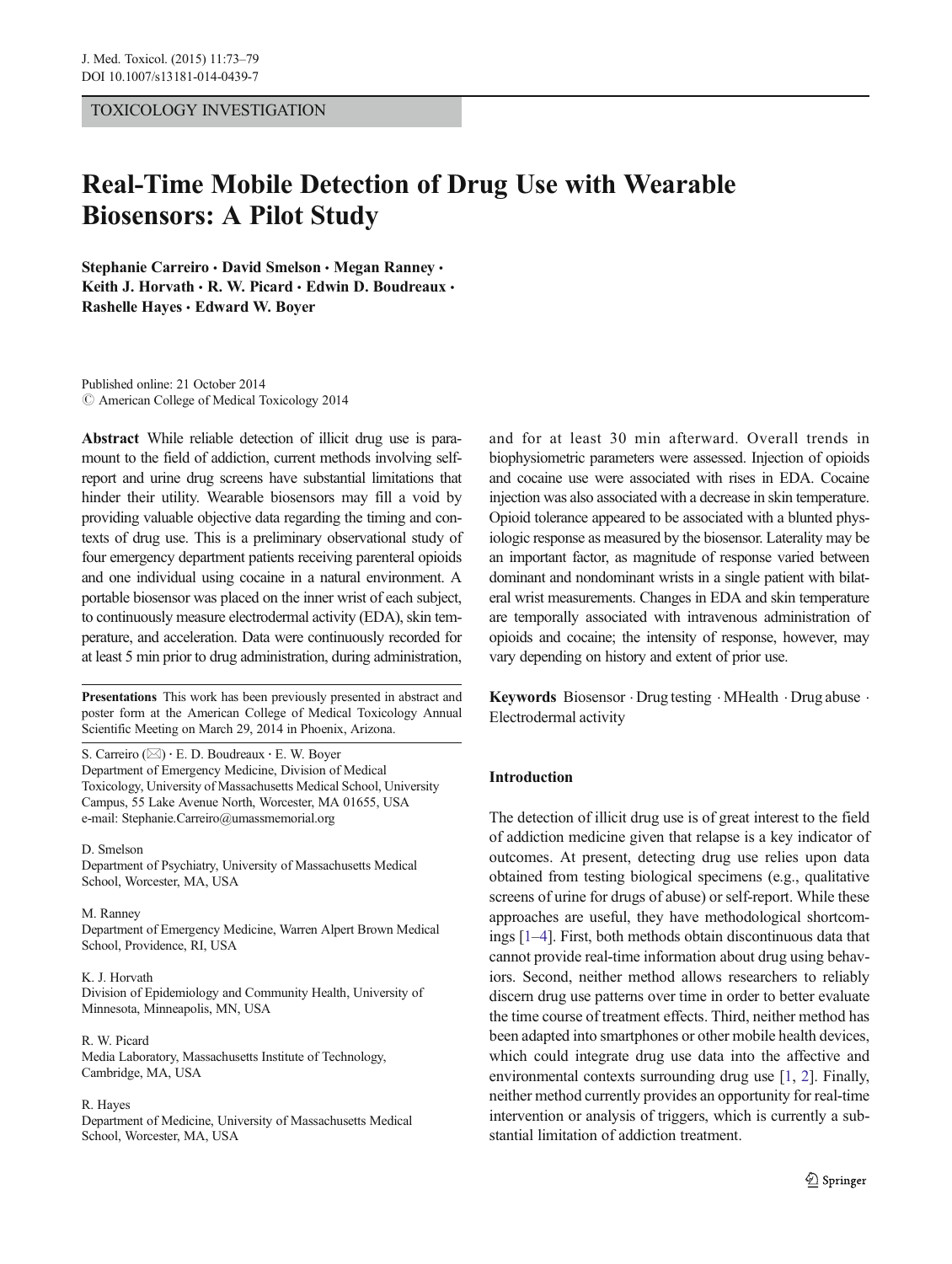Portable biosensors have the potential to revolutionize the field of addiction by providing continuous data streams to detect the timing, location, contexts, and durations of drug use in individuals under treatment. These small, unobtrusive electronic devices are easily applied and worn, can detect important physiologic parameters that are expected to change with substance use (such as electrodermal activity [EDA], physical movement of the body in three dimensions [acceleration], and skin temperature) and can wirelessly stream information to a smartphone to trigger behavioral interventions precisely at the moment of greatest need [[1,](#page-6-0) [4\]](#page-6-0). The use of portable biosensors to enhance monitoring/intervention strategies have been described in other at-risk populations, including HIV positive individuals, epilepsy patients, and those diagnosed with PTSD [\[1](#page-6-0), [4,](#page-6-0) [5\]](#page-6-0). Few data, however, describe the biometric profile of individuals actively using recreational drugs, and this is imperative to define before biosensors can be utilized in a meaningful way in drug treatment. In this pilot study, we sought to evaluate the biometric changes associated with the injection of cocaine and opioids.

## Methods

All protocols were approved by the appropriate institutional review board. A Q sensor™ (Affectiva, Waltham, MA) was utilized for all data collection. The sensor is approximately 4 by 5 cm; it is worn on the volar aspect of the wrist and secured by a Velcro band (Fig. 1). The Q sensor continuously records EDA measures in microsiemens  $(\mu S)$ , skin temperature in



degree Celsius, and acceleration in units  $\varrho$  (SI unit of acceleration). Recordings were taken at a sample rate of 8 readings per second. To assess for measurable physiologic changes and to examine the feasibility of technology deployment with data collection in vivo, two separate protocols were used to recruit emergency department (ED) patients and a field subject, respectively, as outlined below.

Emergency Department Protocol: Biometrics of Opioid Use The University of Massachusetts Institutional Review Board approved the experimental protocol for measurement of biometric profiles of opioid administration in ED patients. Inclusion criteria were (1) age 18–90 years old, (2) chief complaint of acute pain, (3) a clinician's written order for intravenous opioid analgesic, and (4) ability to provide consent. Exclusion criteria were (1) inability to wear a biosensor, (2) musculoskeletal causes of pain, (3) pregnancy, (4) inability to consent, or (5) upper extremity amputation. Potential subjects were informed that the purpose of the study was to determine the utility of the device to detect opioid use by measuring physiologic change after known exposure. After obtaining informed consent, research staff placed a portable biosensor first on the nondominant wrist unless this interfered with medical treatment (i.e., intravenous lines), then it was placed on the dominant wrist if such interference was identified. EDA, skin temperature, and acceleration were continuously recorded before, during, and 30 min after intravenous opioid administration. Demographic data including age, gender, hand dominance, and history of opioid use, in addition to biosensor responses to drug administration were recorded. Opioid use history was ascertained from patient report, and supplemental prescription history data from the institution's electronic medical record was included as well.

Field Deployment Protocol: Biometrics of Cocaine Use The Massachusetts Institute of Technology Committee on the Use of Humans as Experimental Subjects and the University of Massachusetts Medical School Institutional Review Board approved the experimental protocol. Recruitment was performed with the assistance of a community outreach program that referred individuals with active substance abuse. Because IRB approval was granted for application of biosensors to individuals pursuing normal activities in their daily lives, only subjects who were disinterested in seeking drug treatment were referred. Inclusion criteria were (1) age 18–90 years old and (2) ability to provide consent. Exclusion criteria were (1) inability to wear a biosensor, (2) pregnancy, (3) inability to consent, or (4) upper extremity amputation. Potential subjects were informed that the purpose of the study was to measure physiologic changes associated with normal daily activities and to determine the feasibility of procedures surrounding deployment of the sensor; they were shown the sensor prior and Fig. 1 Picture of subject wearing Q sensor briefed on the device capabilities. After an IRB-mandated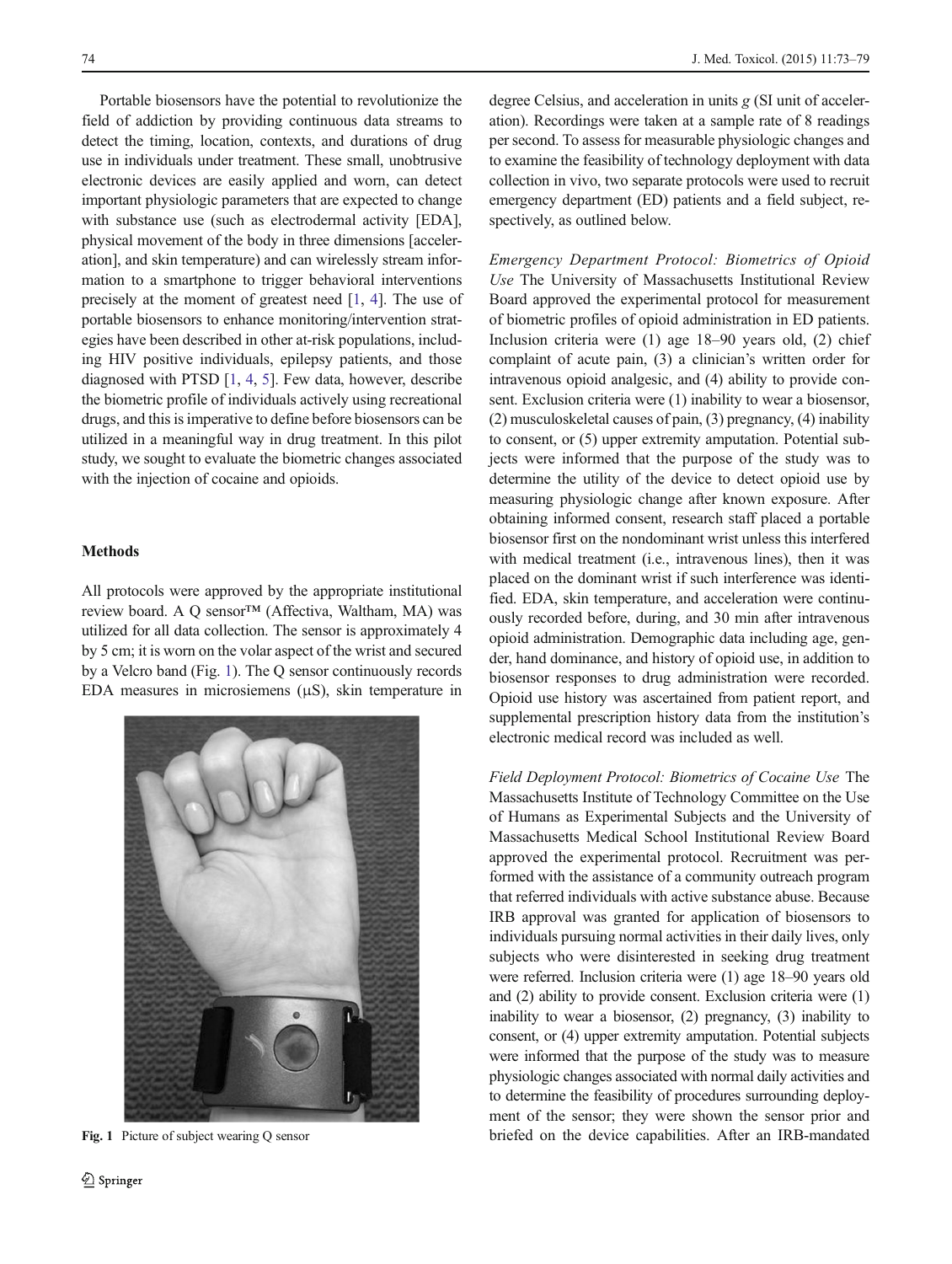encouragement to avoid drug use and other unsafe activities, the sensor was placed on the subject's dominant wrist. The subject was instructed to come back to the community outreach site in 4 h to return the sensor, or sooner if any concerns arose.

At the end of data collection, a timeline follow back interview was conducted to determine activities at various points during the period the subject wore the sensor.

# **Results**

Emergency Department Data During this portion of the study, the ambient hospital temperature and humidity were maintained at approximately 65 °F and 50 %, respectively. Four subjects who met the inclusion criteria were approached, and all consented to enrollment. Demographic characteristics are listed in Table 1. All subjects were supine in gurneys and none engaged in any significant physical activity during the recording period. The subjects denied any discomfort associated with the sensors. One subject questioned whether the sensor would be perceived by staff as a court-ordered electronic monitoring device, but nonetheless chose to participate in the study. The remaining three subjects did not perceive any stigma associated with the device.

The q sensor tracing and summary data are presented in Figs. [2,](#page-3-0) [3,](#page-3-0) [4,](#page-4-0) [5,](#page-4-0) and [6](#page-5-0) and Table 1.

In subject 1, an opioid naïve 82-year-old man, a rise in EDA from a baseline of  $4.5 \mu S$  was noted immediately following the administration of 4 mg IV morphine; the EDA peaked at approximately 60 μS at 6 min post-intervention, then gradually declined toward baseline. This patient's EDA level remained elevated at the end of the recording period. The sensor electrode temperature remained constant throughout the session with the exception of the typical rise from room temperature to skin temperature shortly after the sensor was placed on the patient. The patient reported almost complete relief in pain after opioid administration (Fig. [2](#page-3-0)).

Subject 2, a 47-year-old man, reported an approximately 2 week history of oxycodone use following a recent surgical procedure, but denied other prior opioid use history. After

1 mg IV hydromorphone administration, his measured EDA rose from a baseline of 3.4 μS to a peak of 12.2 μS approximately three minutes post administration. No change in body temperature was noted. The patient reported only a small decrease in pain, and a second dose of 1 mg IV hydromorphone was administered 25 min later (Fig. [3\)](#page-3-0).

Subject 3 was a 43-year-old woman who reported chronic use of opioid analgesics. She presented with abdominal pain, and treating clinicians expressed concern that she distorted her symptoms to ensure narcotic administration. Intravenous administration of 1 mg hydromorphone produced no change in EDA, but a gradual 4 °C upward trend in skin temperature occurred over a 10-min period after administration. The patient reported no change in her pain following hydromorphone administration and requested additional medication (Fig. [4\)](#page-4-0).

Subject 4 was a 72-year-old man with a history of chronic opioid use including oral oxycodone 1–3 times daily over the past year, with sporadic use of hydrocodone in the preceding years. Given the dramatic intersubject differences in the early portion of the study, combined with new data emerging from other ongoing studies, the protocol was adjusted to include bilateral wrist sensors during this subject's participation. Following the administration of 4 mg of morphine, a small increase in EDA was noted in both wrists. A smooth, gradual increase was noted in the dominant wrist from a baseline of  $0.5$  to  $0.8$   $\mu$ S. A more stepwise increase was seen in the nondominant wrist from a baseline of 0.9 μS to a peak of 1.6 μS over 16 min. Skin temperature also increased, more prominently in the nondominant wrist. The patient reported minimal improvement in his pain (Fig. [5\)](#page-4-0).

Field Data Because of concerns that the device might reveal an individual's location to law enforcement, only one person agreed to participate in the pilot field study out of the two potential subjects approached. The field study subject was a left-hand-dominant 53-year-old man with a 20-year history of daily parenteral cocaine use. He reported no medical problems other than drug use; he denied taking any prescription or over-the-counter medications. He wore the sensor on his left wrist for a continuous 5-hour period. Data were collected between

Table 1 Summary characteristics of participants

|                |       |    |     | Patient Handedness Age Gender History of use | Intervention                   | Sensor wrist Pre-EDA Post-EDA Response |     |      |                      |
|----------------|-------|----|-----|----------------------------------------------|--------------------------------|----------------------------------------|-----|------|----------------------|
|                | Right | 82 | M   | Opioid naïve                                 | 4 mg morphine                  | Left                                   | 4.5 | 60.0 | Complete resolution  |
| $\overline{2}$ | Left  | 47 | М   | Recent short term<br>opioid use              | mg hydromorphone               | Right                                  | 3.4 | 12.2 | Moderate improvement |
| 3              | Left  | 42 | - F | Chronic opioid use                           | 1 mg hydromorphone             | Left                                   | 0.2 | 0.2  | No improvement       |
| 4              | Right | 72 | M   | Chronic opioid use 4 mg morphine             |                                | Right                                  | 0.5 | 0.8  | Minimal improvement  |
|                |       |    |     |                                              |                                | Left                                   | 0.9 | 1.6  |                      |
| Field          | Left  | 53 | M   | Chronic cocaine                              | Self administered-cocaine Left |                                        | 1.5 | 10.5 | N/A                  |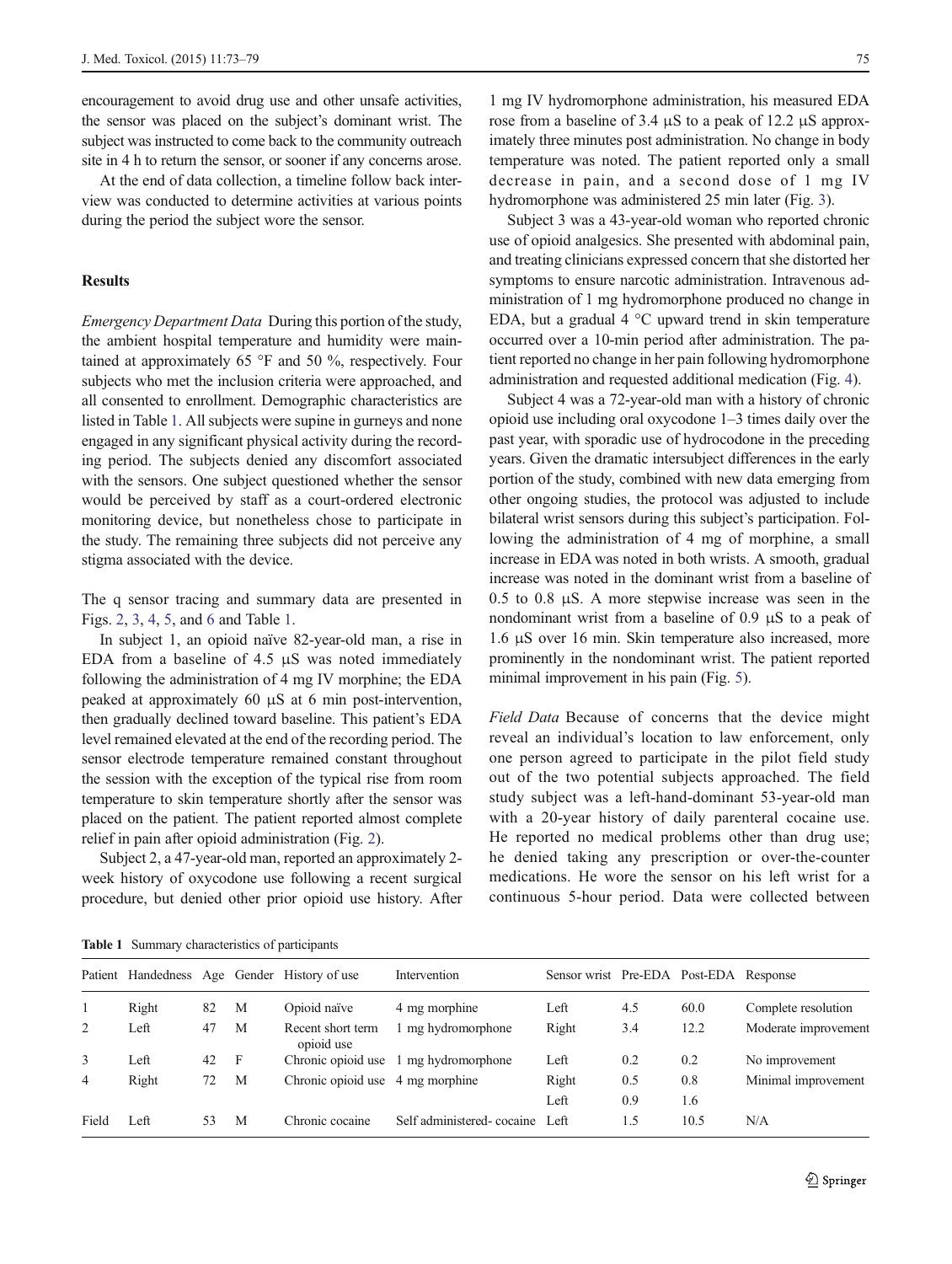<span id="page-3-0"></span>Fig. 2 EDA scale varies between tracings to emphasize the shape of the curve and is labeled on the upper right portion of the tracing. Each tracing consist of three panels: top panel: electrodermal activity in μS; middle panel: temperature in °C; and lower panel: Acceleration in unit g. Participant 1. Please note, time of day is shown on the *top axis*, and an event marker along the top of the screen image delineates the time of intravenous opioid administration (where applicable)



10 a.m. and 3 p.m.; the air temperature averaged 78 °F with humidity of 40 %. During the timeline follow-back interview, the subject reported that he had eaten a snack before injecting cocaine about 40 min after leaving the community outreach site. He did not report engaging in physical activity aside from walking for approximately 0.5 mi during the data collection period.

The study subject reported that he did not perceive any stigma associated with the biosensor even though he was wearing a short-sleeved shirt and was around familiar and unfamiliar persons during the data collection period. He also reported that he received no queries about the purpose of the device even though he was in locations where illegal activities occurred (e.g., the buying and using of drugs).

Data from the sensor was downloaded and a portion of the 5-hour recording is presented in Fig. [6.](#page-5-0) Review of the data demonstrates a dramatic increase in electrodermal activity of approximately 10 μS accompanied by decrease in skin temperature of approximately  $1-2$  °F and an increase in acceleration (i.e., increased physical movement). This upsweep in

Fig. 3 Participant 2

electrodermal activity is consistent with the reported time of cocaine injection as identified in the timeline follow-back interview.

# Discussion

In this small pilot study, both intravenous cocaine and opioid administration were temporally associated with notable biometric changes, primarily an increase in EDA, that were detectable by wearable biosensors in relatively controlled environments. Skin temperature and acceleration parameters also showed some change, although less pronounced, particularly in our field participant using cocaine. These findings supports the ability of mobile biosensors to detect episodes of drug use in real time, with the ultimate goal of detecting drug use as it occurs in natural environments. Having a direct, continuous, and real-time measure of drug use episodes offers an advantageous supplement to existing methods by

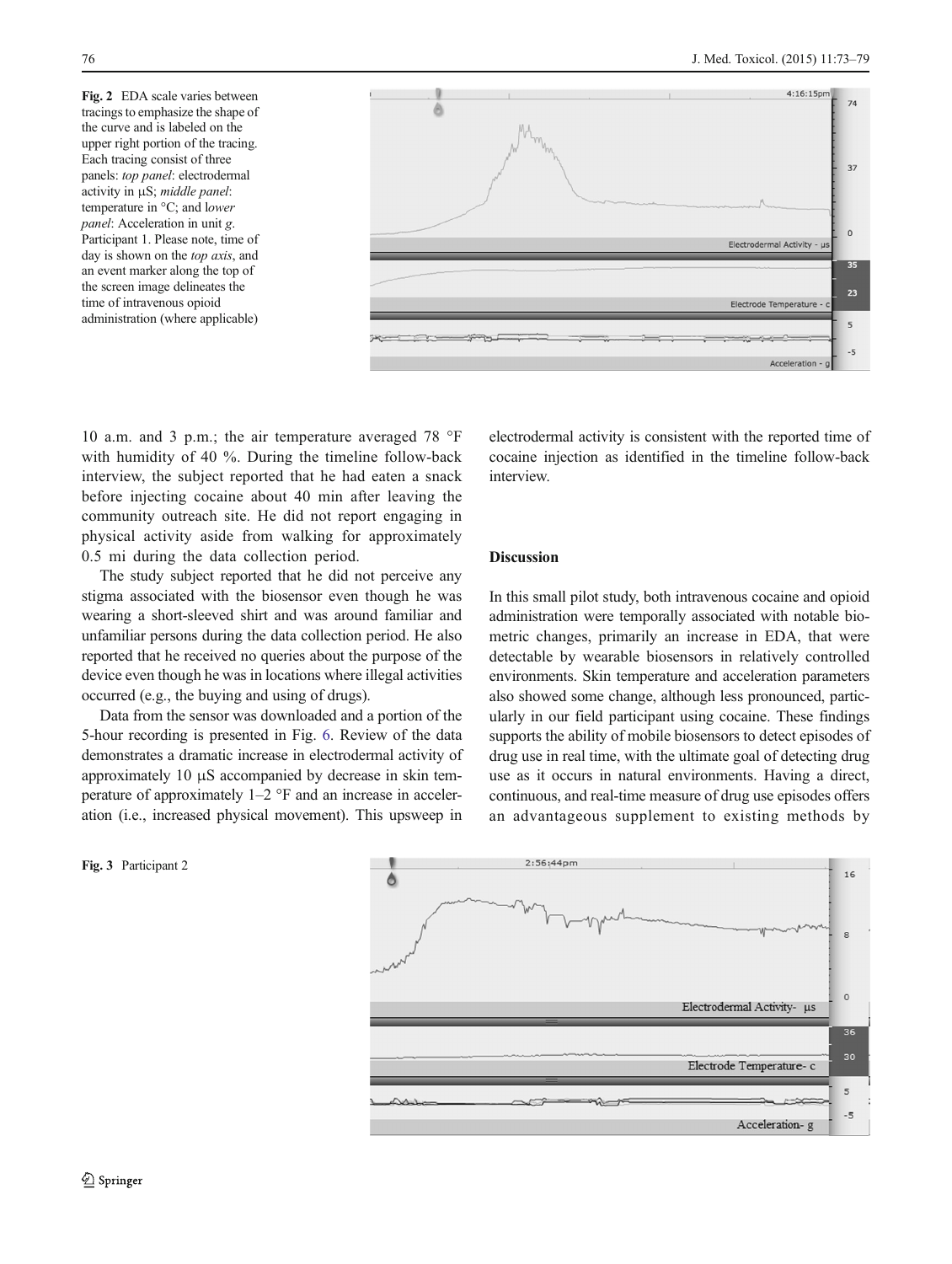## <span id="page-4-0"></span>Fig. 4 Participant 3



providing the opportunity for real-time feedback and intervention. When linked to environmental and behavioral events surrounding relapsing drug use, mobile biosensors may allow drug abuse researchers and clinicians to tailor interventions to highly specific contexts, including the delivery of such interventions precisely at the moment of greatest need.

It is important to underscore that any psychological or physiological stress is expected to produce an increase in SNS activity, and thus alterations in EDA, skin temperature, and acceleration. These phenomena have been documented in numerous studies evaluating the measurable stress responses in humans during driving, public speaking, or simple everyday activities that people report as stressful [[6](#page-6-0)–[8](#page-6-0)]. These responses are notably less dramatic that those associated with drug administration. Figure [7](#page-5-0) provides an example of a person with PTSD who is exposed to a stimulus known to elicit stress and anxiety. In comparison, the biometric pattern from subject 5 demonstrates a more robust decrease in skin temperature that is consistent with the vasoconstrictive effects of cocaine. Because of the temporal association of physiologic change with drug administration, the magnitude of the EDA response, the graded biometric response in tolerant individuals, and the inverse relationship between skin temperature changes in drug use and stress, these sensors appear capable of detecting isolated opioid and cocaine use in human subjects.

Compared with the robust increases in EDA that occurred in opioid-naïve persons, diminished biometric responses were observed among individuals with selfdescribed chronic opioid use. Variation in biometric response to opioids among the four ED subjects highlights the importance of confounding variables in interpretation of physiologic data. Of particular interest is the apparent relationship between previous opioid use and perception of clinical effectiveness (as indicated by patient-reported analgesia) with EDA response. Subjects with extensive opioid use, lower levels of reported pain relief, and, presumably, tolerance to this class of drug's pharmacologic effects showed little to no EDA change at the doses prescribed, while opioid-naïve or less experienced patients demonstrated more dramatic changes. This finding raises the possibility of developing an objective measure of opioid tolerance using biosensors that could guide clinician prescribing.

Fig. 5 Participant 4: left (nondominant) and right (dominant) wrist tracings

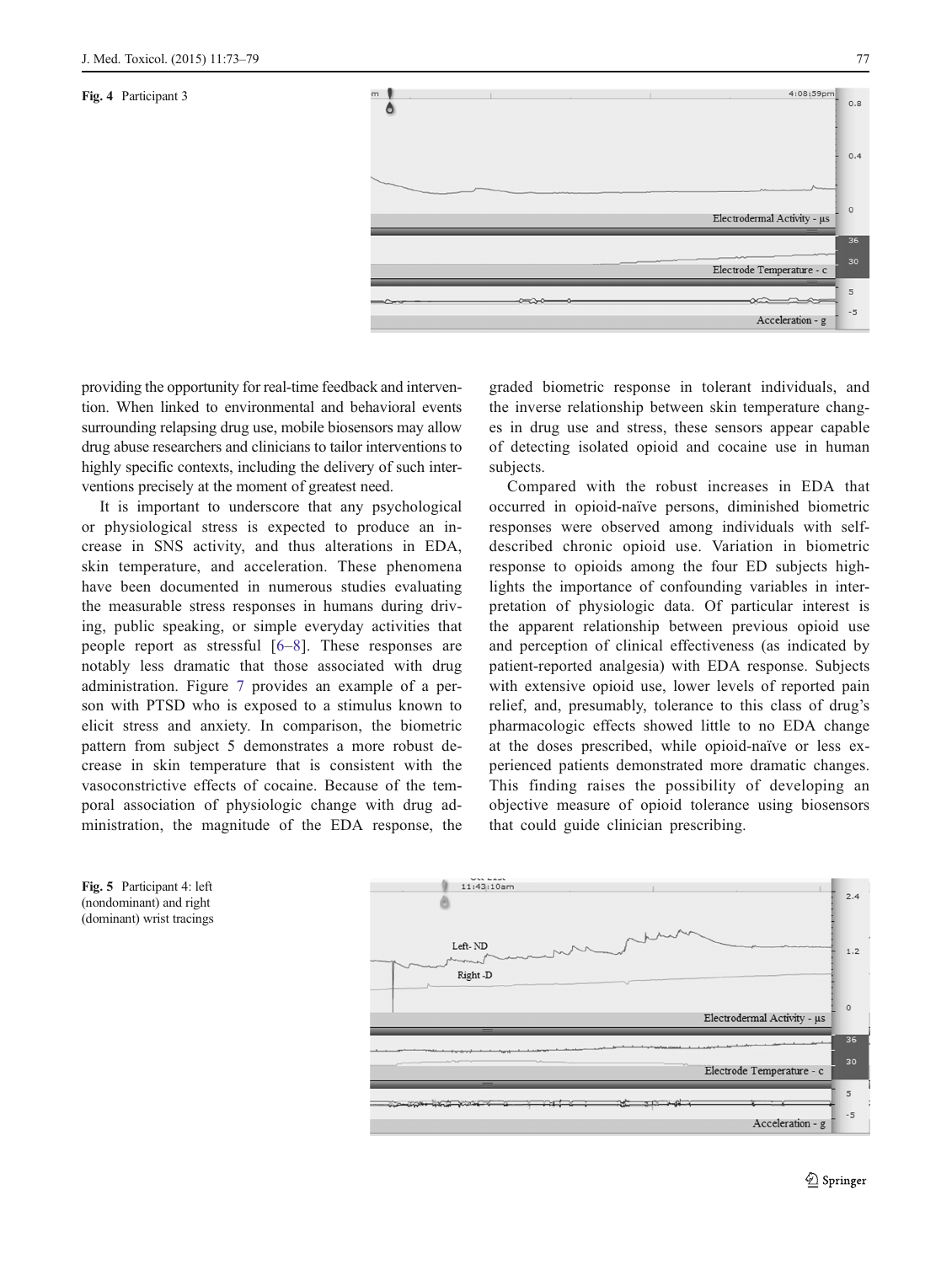<span id="page-5-0"></span>



Cerebral lateralization and resultant differences in EDA measured in bilateral limbs of the same individual has been well documented [[6,](#page-6-0) [9\]](#page-6-0) Complex differences in EDA measurements with respect to laterality have been observed in normal subjects performing a variety of physical and cognitive tasks [\[9,](#page-6-0) [10\]](#page-6-0). Furthermore, studies looking at stress responses and EDA demonstrate conflicting results, with some demonstrating exaggeration of bilateral differences and others showing decreased variability or even pattern reversal [\[11\]](#page-6-0). Striking asymmetries in bilateral EDA measurements appear to be more pronounced specifically in periods of high anxiety or perceived threat [\[6](#page-6-0)]. Interestingly, the presence of stereotyped lateralizing behaviors that are considered indicative of nigrostriatal asymmetry has been linked with differential patterns of drug abuse in animal models [[12](#page-6-0)], but laterality in EDA response to substance use has not been documented. Factors that may influence magnitude of response include hand dominance, gender, and preexisting CNS pathology, such as traumatic brain injury [[11](#page-6-0), [13\]](#page-6-0). It is hypothesized that multiple areas of the CNS contribute to the EDA at a given location in the body, some of which discharge in

an ipsilateral fashion and others in a contralateral fashion, potentially leading to differences in bilateral expression patters with various physiologic stimuli [[6\]](#page-6-0). In the single ED patient wearing bilateral sensors, comparable trends were observed bilaterally (e.g., the EDA increased in both wrists), but this degree of change was greater in the nondominant wrist measurement. Cerebral hemispheric dominance and laterality of EDA expression will undoubtedly add a layer of complexity to the application of this technology to drug detection and will require further exploration.

Clinical trials for substance abuse interventions that employ wearable biosensors require that this equipment be distributed to drug users who may lose these expensive devices or may have an incentive to sell them. The distribution, use, and recovery of a wearable biosensor from an active drug user in this study is consistent with the findings of previous research using cellphones and personal data assistants as successful data collection devices for opioid and cocaine abusers [[14](#page-6-0)–[17](#page-6-0)]. In contrast to smartphones, personal data assistants, and



Fig. 7 Example of EDA tracing of severe stress reaction